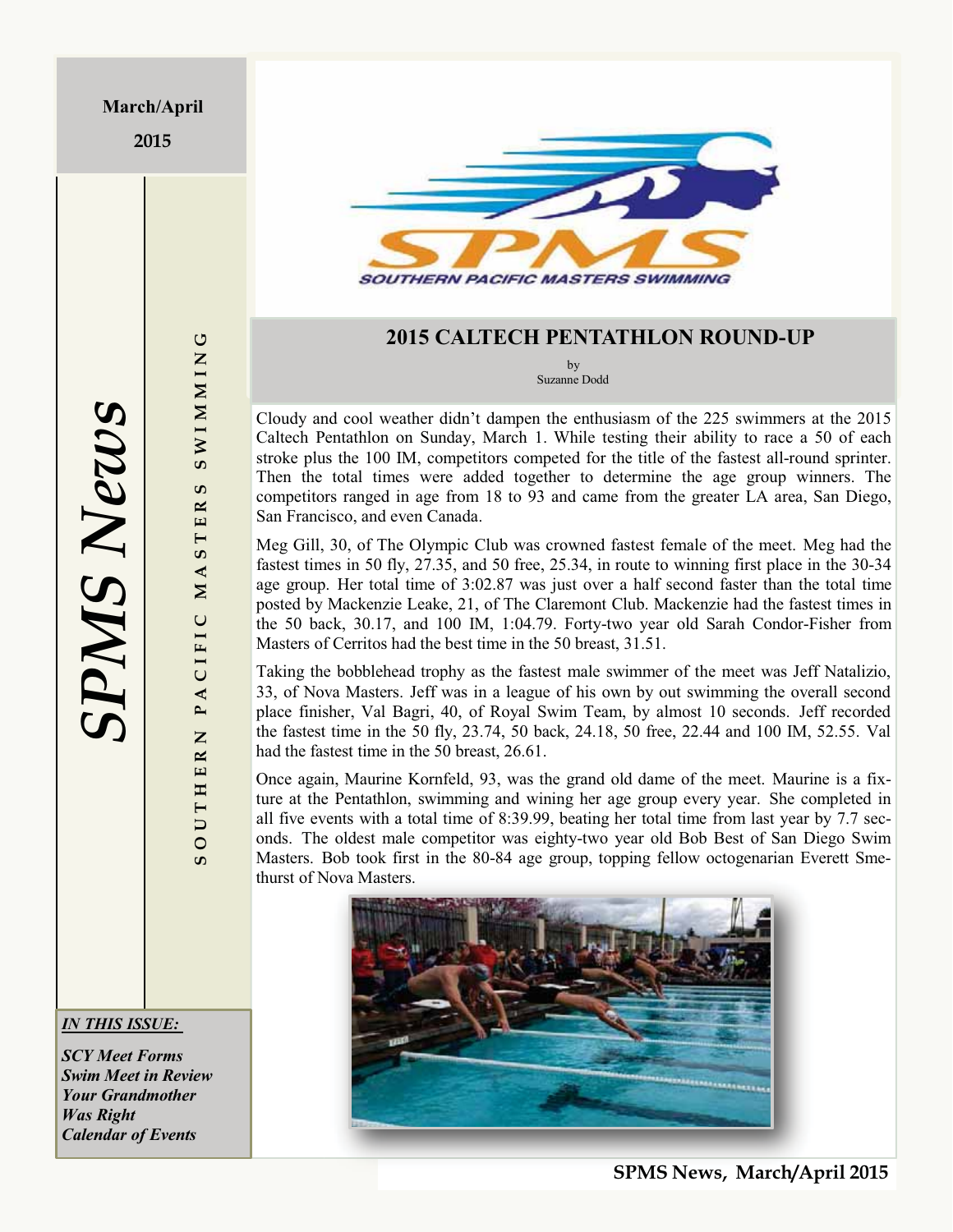### **2015 CALTECH PENTATHLON ROUND-UP**

There were several close races highlighted by the men's 35-39 age group, with Wayne Hwang of Nova Masters topping Al Statkevicius of EOMAC by 1.2 seconds. Nick Boshoff of Las Vegas Masters was on the winning side of his races against Michael Boosin of Conejo Valley Multisport Masters, taking gold in the men's 45-49 age group by only 1.01 seconds.

### *Age Group Winners*

- **18-24: Mackenzie Leake (TCC) Zachary Lowe (SCAQ)**
- **25-29: Anna Togias (NOVA) Evan Anderson (SWHM)**
- **30-34: Meg Gill (TOC) Jeff Natalizio (NOVA)**
- **35-39: Meghan Giffin (ROSE) Wayne Hwang (NOVA)**
- **40-44: Sarah Condor-Fisher (MACS) Val Bagri (RYL)**
- 45-49: Deena Esparza (SCA) Nick Boshoff (LVM)
- **50-54: Becky Cleavenger (CVMM) Bryant Lum (VCM)**
- 
- 
- **65-69: Kathleen Komar (UCLA) Hubie Kerns (VCM)**
- **70-74: Ellen Shockro (UC33) Mike Freshley (ROSE)**
- 
- **90-94:** Maurine Kornfeld (MVN)

**55-59: Stacey Warmuth (VCM) Doug Kajiwara (SCAQ) 60-64: Susan Korsedal (SWM) Mark Buckley (CVMM) 80-84: --- Bob Best (SDSM)**



**Thank you to everyone who helped make the Pentathlon a success. We hope to see everyone back in Pasadena in 2016!**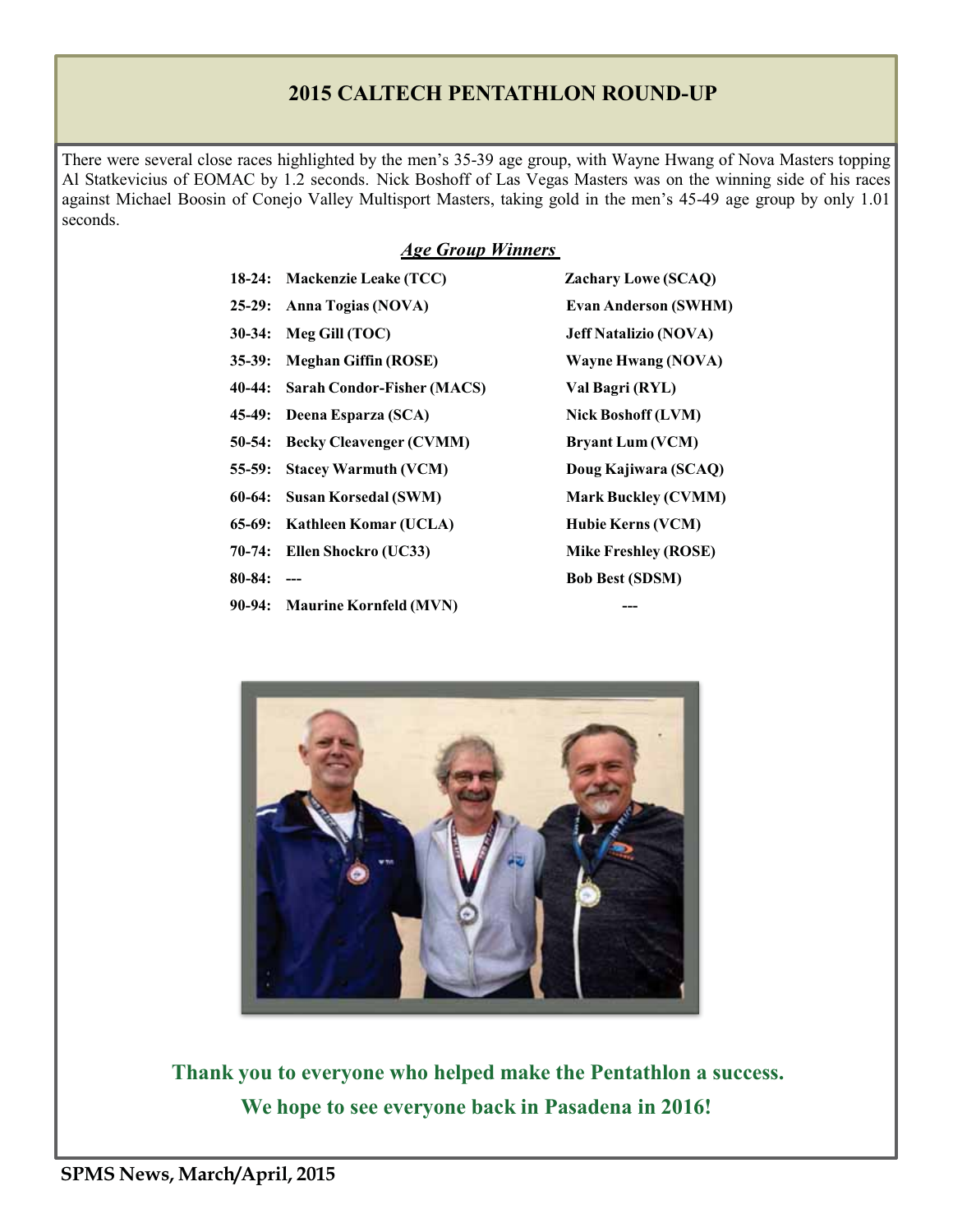### **Yucaipa Masters SCY Swim Meet Sunday, March 8, 2015**

### **Sanction by Southern Pacific Masters Swimming for USMS, Inc. Sanction # 335-S009**

**Facility:** This is an Olympic size pool which was originally used during the 2004 Olympic Trials at Long Beach. The pool is now located at Crafton Hills Community College which is in the beautiful foothills of Yucaipa off the I10 freeway. It's an outdoor 50 meter by 25 yard pool with 8 competition lanes and 9 warm up lanes. The length of the competition course without a bulkhead is in compliance and on file with USMS in accordance with articles 105.1.7 and 107.2.1.

**Directions:** 11711 Sand Canyon Road, Yucaipa, CA. 92399. Exit Yucaipa Blvd off the 10 freeway, turn North (left) towards Yucaipa. Take Yucaipa Blvd to Sand Canyon Road, Turn left. College entrance is on the right hand side of the road. Enter the college and the aquatics center will be on your right side under the large solar panels. Overflow parking will be in lot "I"

**Rules:** United States Masters Swimming rules will gover n. Current SPMS meet procedures will be enforced and take precedence over any errors or omissions on this form. The meet referee will be in charge of the meet. Any questions regarding the conduct of the meet should be directed to that person. All events are timed final. Swimmers are limited to a total of 5 individual events, not including relays. Age on March 8, 2015 determines age group for the meet. You must be at least 18 to compete.

**Entries:** The pre-entry postmark deadline is Saturday, February 28, 2015. Online entries are due by 11:59 p.m. on Wednesday, March 4, 2015. Deck registration is permitted. Deck entries will close at 8:00 a.m. for the 500 yd. Freestyle and 400 yd. Individual Medley, and at 10:30 a.m. for all other events.

**Seeding:** All events will be deck seeded slowest to fastest, by entered time. Check in is not required in order to be deck seeded, except swimmers must check in to swim the 1000 yd. Freestyle, 1000 and the 400 yd. Individual Medley.

**Relays:** All relays will be deck entered on SPMS relay forms available at the meet. Relay fees are \$2.00 per relay due upon entry. For each relay swimmer who is not entered in individual events, a fee of \$10.00 and a signed liability release must be submitted with the relay entry.

**Awards:** Individual: YST ribbons for places 1 to 3. Relay: YST ribbons for first place. **Entry Fees:** \$30.00 per swimmer flat fee. Deck entries allowed for a total of \$40.00. **Checks payable to**: Yucaipa Aquatics and mail consolidated entry car d, a copy of your 2015 USMS card, and check to: Julie Fredricks, PO Box 624 Yucaipa, CA. 92399 Questions: Denise Griffin, YSTAdmn@gmail.com, admin: Julie Fredricks,

<u>fe dies6@hot mail.com</u>

**Snack Bar**: Hot and cold drinks, snacks, and food will be available for purchase.

### **Sunday, March 8, 2015 Warm-up at 7:30 a.m. Meet starts at 8:30 a.m.**

1. 1000 yd. Freestyle

### **Additional warm-up after 1000 Freestyle Event #2 starts no earlier than 10:30 a.m.**

- 2. 100 yd. Individual Medley
- 3. 50 yd. Backstroke
- 4. 200 yd. Butterfly
- 5. 200 yd. Freestyle Relay **(men, women or mixed)**
- 6. 100 yd. Breaststroke
- 7. 50 Butterfly
- 8. 50 yd. Freestyle
- 9. 100 yd. Backstroke
- 10. 200 yd. Medley Relay **(men, women or mixed)**
- 11. 100 yd. Freestyle
- 12. 100 yd. Butterfly
- 13. 50 yd. Breaststroke
- 14. 200 yd. Freestyle
- 15. 400 yd. Individual Medley

### **Mission Viejo Masters SCY Swim Meet Sunday, March 15, 2015**

### **Sanction by Southern Pacific Masters Swimming for USMS, Inc. Sanction # 335-S003**

**Facility:** Mission Viejo Pool is an outdoor, 25-yd. by 50-m competition pool at the Marguerite Aquatic Center, 27474 Casa Del Sol, Mission Viejo. The length of the competition course without a bulkhead is in compliance and on file with USMS in accordance with articles 105.1.7 and 107.2.1.

**Directions:** From the north or south, take the I-5 Freeway to the Alicia Parkway exit in Mission Viejo. Go east (away from the ocean) to Trabuco Road. Turn right on Trabuco to Marguerite Parkway. Go left on Marguerite to Casa Del Sol, turn right onto Casa Del Sol, and turn into the driveway for pool parking.

**Rules:** United States Masters Swimming rules will gover n. Current SPMS meet pr ocedures will be enforced and take precedence over any errors or omissions on this form. The meet referee will be in charge of the meet. Any questions regarding the conduct of the meet should be directed to that person. All events are timed final. Swimmers are limited to a total of 5 individual events, not including relays. Age on March 15, 2015 determines age group for the meet. You must be at least 18 to compete.

**Entries: T**he pre-entry postmark deadline is Saturday, March 7, 2015. Online entries will close Wednesday, March 11, 2015 @11:59 p.m. Deck registration is permitted. Deck entries will close at 8:00 a.m. for the 500 yd. Freestyle and 400 yd. Individual Medley, and at 10:00 a.m. for all other events.

**Seeding:** All events will be deck seeded slowest to fastest, by entered time. Check in is not required in order to be deck seeded, except swimmers must check in to swim the 500 and 1000 yd. Freestyle and the 400 yd. Individual Medley.

**Relays:** All relays will be deck entered on SPMS relay for ms available at the meet. Relay fees are \$2.00 per relay due upon entry. For each relay swimmer who is not entered in individual events, a fee of \$10.00 and a signed liability release must be submitted with the relay entry.

**Awards:** Individual: MVN ribbons for places 1 to 3. Relay: MVN ribbons for fir st place.

**Entry Fees:** \$30.00 per swimmer flat fee. Deck entries allowed for a total of \$35.00. **Checks payable to**: Mission Viejo Nadadores (MVN). Mail consolidated entry card, a copy of your 2015 USMS card, and check to: Mission Viejo Nadadores — Mark Moore, 33055 Dolphin Ct., San Juan Capistrano, CA 92675

**Questions:** Meet Director, Mark Moore (949) 489-1847;

comastersmynswim.org. Admin, Judi Divan, judi.divan@oracle.com **Snack Bar**: Hot and cold drinks, snacks, and food will be available for purchase.

### **Sunday, March 15, 2015 Warm-up at 7:30 a.m. Meet starts at 8:30 a.m.**

1. 500 yd. Freestyle (check-in required)

2. 400 yd. Individual Medley (check-in required)

### **Additional warm-up after 400 IM Event #3 will start no earlier than 10:30 a.m.**

- 3. 200 yd. Freestyle
- 4. 50 yd. Butterfly
- 5. 100 yd. Backstroke
- 6. **25 yd. Freestyle\***
- 7. 200 yd. Medley Relay **(men, women or mixed)**
- 8. 200 yd. Individual Medley
- 9. 50 yd. Breaststroke
- 10. 100 yd. Freestyle
- 11. **25 yd. Breaststroke\***
- 12. 100 yd. Butterfly
- 13. 50 yd. Backstroke
- 14. 200 yd. Freestyle Relay **(men, women or mixed)**
- 15. **25 yd. Butterfly\***
- 16. 100 yd. Breaststroke
- 17. 50 yd. Freestyle
- 18. **25 yd. Backstroke\***
- 19. 100 yd. Individual Medley
- 20. 200 yd. Fun Fin Relay
- 21. 1000 yd. Freestyle (check-in required)

**\*25 yd. events are not recognized by USMS and will not be submitted for Top Ten considerations.**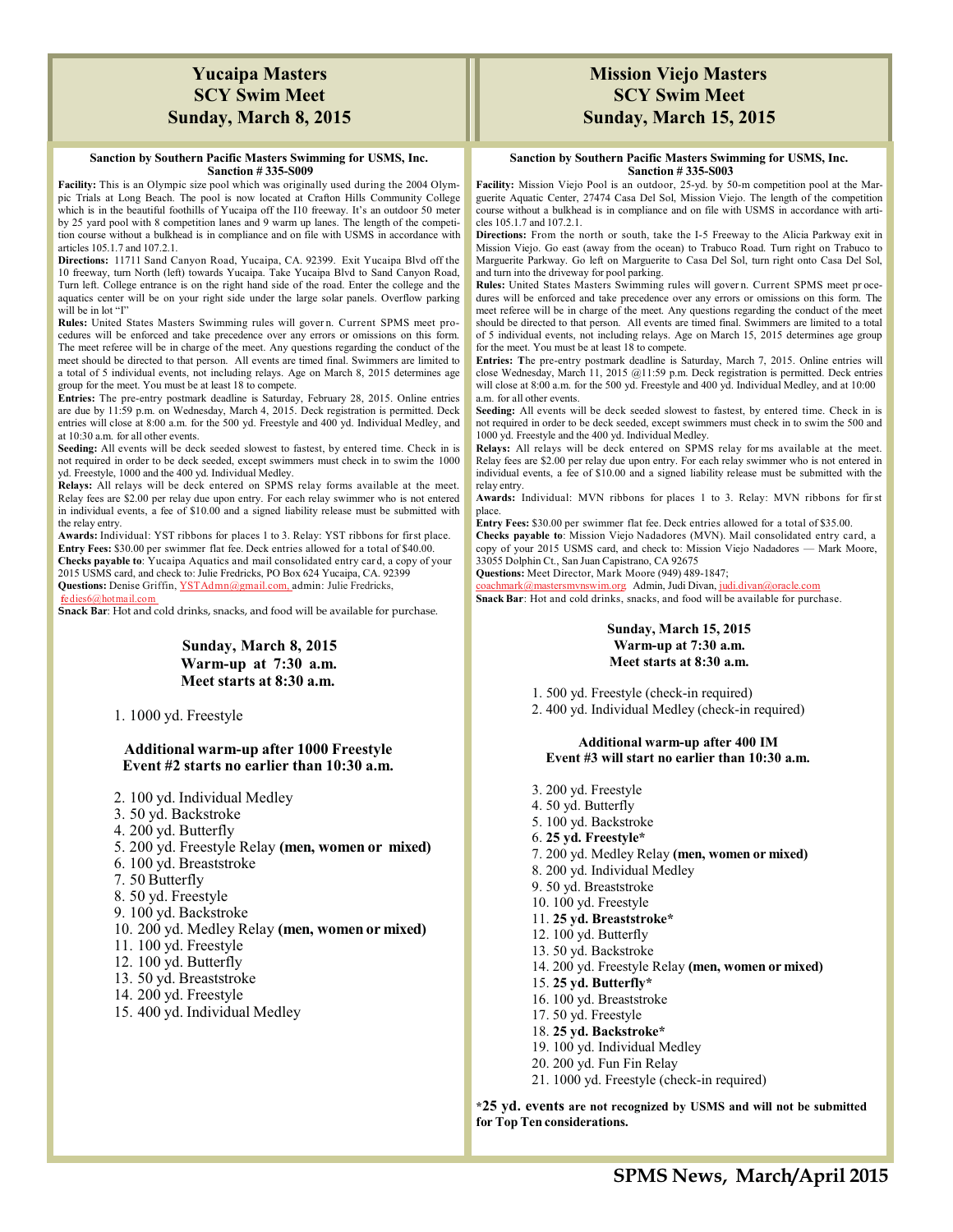### **CVMM Matt Biondi Masters SCY Classic Sunday, March 22, 2015**

### **Sanction by Southern Pacific Masters Swimming for USMS, Inc. Sanction #335-S001**

**Facility:** The beautiful Rancho Simi Community Park Pool is an outdoor, 25 yard by 50 meter competition pool situated at 1765 Royal Ave, Simi Valley, CA 93065.

The length of the competition course without a bulkhead is in compliance and on file with USMS in accordance with articles 105.1.7 and 107.2.1.

**Directions:** Take the 118 Ronald Reagan Freeway to the Erringer Rd. Exit. Take Erringer Rd. south 1.5 miles. Turn right on Royal Ave., pool entrance and parking is on the right.

**Rules:** United States Masters Swimming rules will govern. Current SPMS meet procedures will be enforced and take precedence over any errors or omissions on this form. The meet referee will be in charge of the meet. Any questions regarding the conduct of the meet should be directed to that person. All events are timed final. Swimmers are limited to a total of 7 individual events, not including relays. Age on March 22, 2015 determines age group for the meet. You must be at least 18 to compete.

**Entries:** The pre-entry postmark deadline is Saturday March 14, 2015. Online entry deadline registration is 11:59 a.m. on Wednesday, March 18, 2015. Deck registration is permitted. Deck entries will close at 8:00 a.m. for all individual events.

**Entry Fees:** \$35.00 per swimmer facility fee plus \$3.00 per event splash fee. Deck entries allowed for a total of \$50.00 plus \$3.00 per event splash fee.

**Seeding:** All events will be deck seeded slowest to fastest by entered time. Check in is required for all events to ensure the meet runs efficiently.

**Relays:** All relays will be deck entered on SPMS relay forms available at the meet. Relay fees are \$7.00 per relay due upon entry. For each relay swimmer who is not entered in individual events, a fee of \$10.00 and a signed liability release must be submitted with the relay entry.

**Awards:** Individual: Unique awards for places 1 to 3. Relays: Unique award for first place. Special Award for fastest Male and Female in the 50 Free will be awarded, in addition to the winner's names being added the Matt Biondi Perpetual Award.

**Checks payable to**: CVMM. Mail consolidated entry card, a copy of your 2015 USMS card, and check to: Alina de Armas, P.O. Box 63, Simi Valley, CA 93062. Alina@dearmas.co (805) 444-0317

**Questions:** Meet Director, Nancy Kirkpatrick Reno (818) 469-9972

**Snack Bar**: Hot and cold drinks, snacks, and food will be available for purchase.

### **Sunday, March 22, 2015 Warm-up at 7:30 a.m. Meet starts at 8:30 a.m.**

- 1. 25 yd. Butterfly
- 2. 25 yd. Backstroke
- 3. 25 yd. Breaststroke
- 4. 25 yd. Freestyle
- 5. 100 yd. Individual Medley
- 6. 100 yd. Medley Relay (Men, Women, Mixed)
- 7. 400 yd. Freestyle Mixed Relay
- 8. 50 yd. Butterfly
- 9. 100 yd. Backstroke
- 10. 200 yd. Individual Medley
- 11. 50 yd. Breaststroke
- 12. 100 yd. Freestyle
- 13. 100 yd. Butterfly
- **14. 50 yd. Freestyle**

### **(Special Matt Biondi 50 yd. Freestyle Event)**

- 15. 400 yd. Individual Medley
- 16. 200 yd. Freestyle Relay (Men, Women, or Mixed)
- 17. 100 yd. Breaststroke
- 18. 50 yd. Backstroke
- 200 yd. Fun Freestyle Kick Board Relay \*\*
- 20. 400 yd. Freestyle Relay (Men or Women)
- 21. 500 yd. Freestyle (check-in by start of event 14 required)

**\*\* Kickboard relay swimmers start in the water. Flutter kick without fins the entire length of the course is required. Swimmers must touch the wall with hand at each end of each length pool.**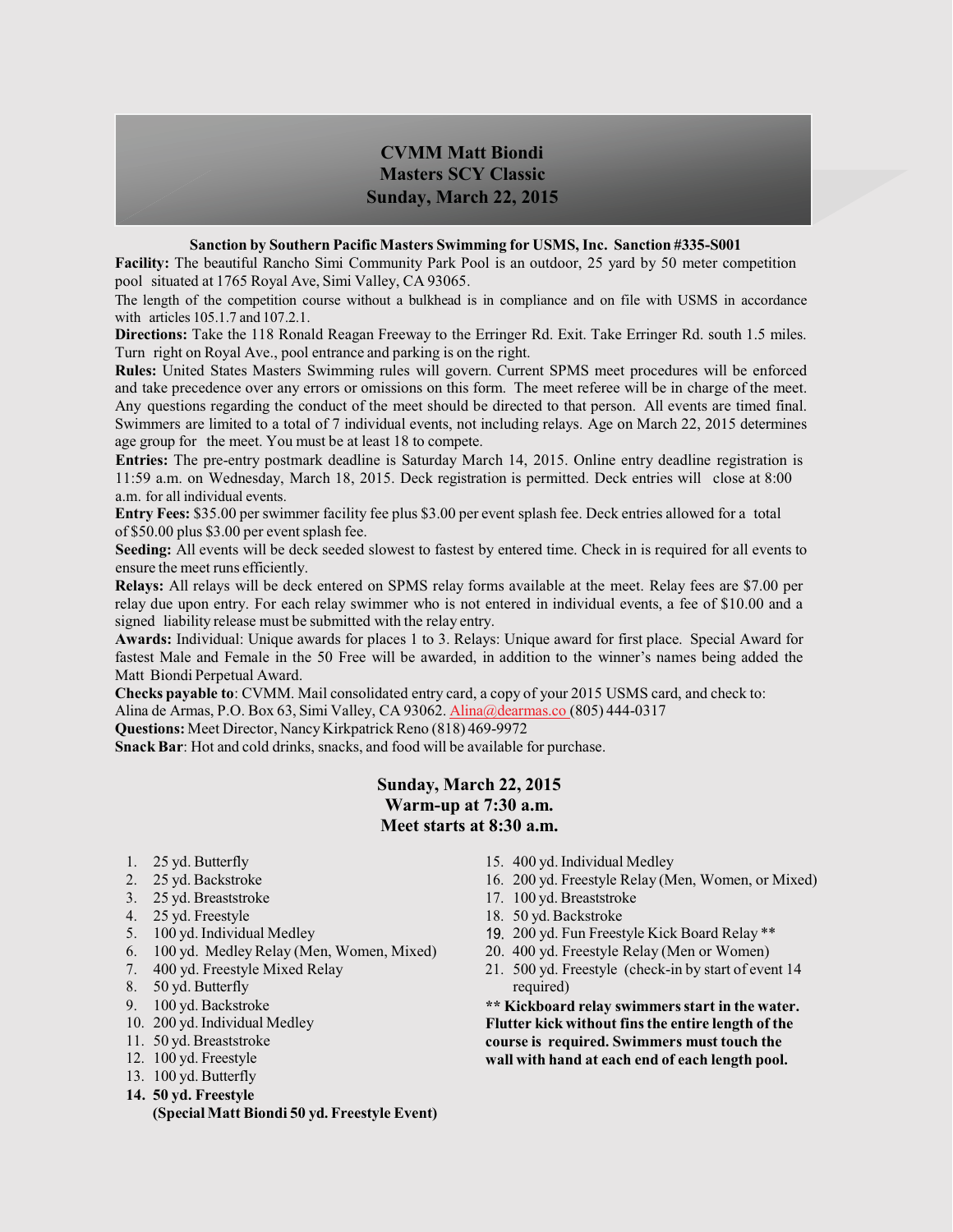### **Legends of Swimming: Matt Biondi Masters Classic by SPMS member**

The second annual *Matt Biondi Masters SCY Classic* swim meet, honoring one of America's greatest swimmers, is fast approaching. As one of three Legends of Swimming meets, this event is unique in that it offers something for everyone: 25s of each stroke and a 100 medley relay in addition to longer events including the 400 IM, and lastly a fun kickboard relay. Each year the fastest male and female in the 50-yard freestyle will be honored with the Matt Biondi Perpetual Award.

Whether you're a drop-dead sprinter or a 400 IMer, new to swimming or a seasoned veteran, this meet is for you. If you missed it last year, join us this year!

The *Matt Biondi Masters SCY Classic*, hosted by Conejo Valley Multisport Masters, will be held on Sunday, March 22, 2015 at the beautiful Rancho Simi Pool. The perfect setting for a meet. The facility offers plenty of deck space and grass for swimmers and their families and friends to spread out and relax.

Some of the extras this year include: Hammer Nutrition; swag bags for all entered swimmers; special awards for 1st through 3rd in individual events and 1st in relays; gift basket raffle; on-site vendors (custom t-shirts and swim gear); a well-stocked snack bar; live streaming by TakeItLive.tv; and a huge electronic display board showing photos and video from the past and present.

Come set a meet record. Who will be the fastest male and female? Don't miss this Legends of Swimming meet honoring 11-time Olympic Medalist Matt Biondi!

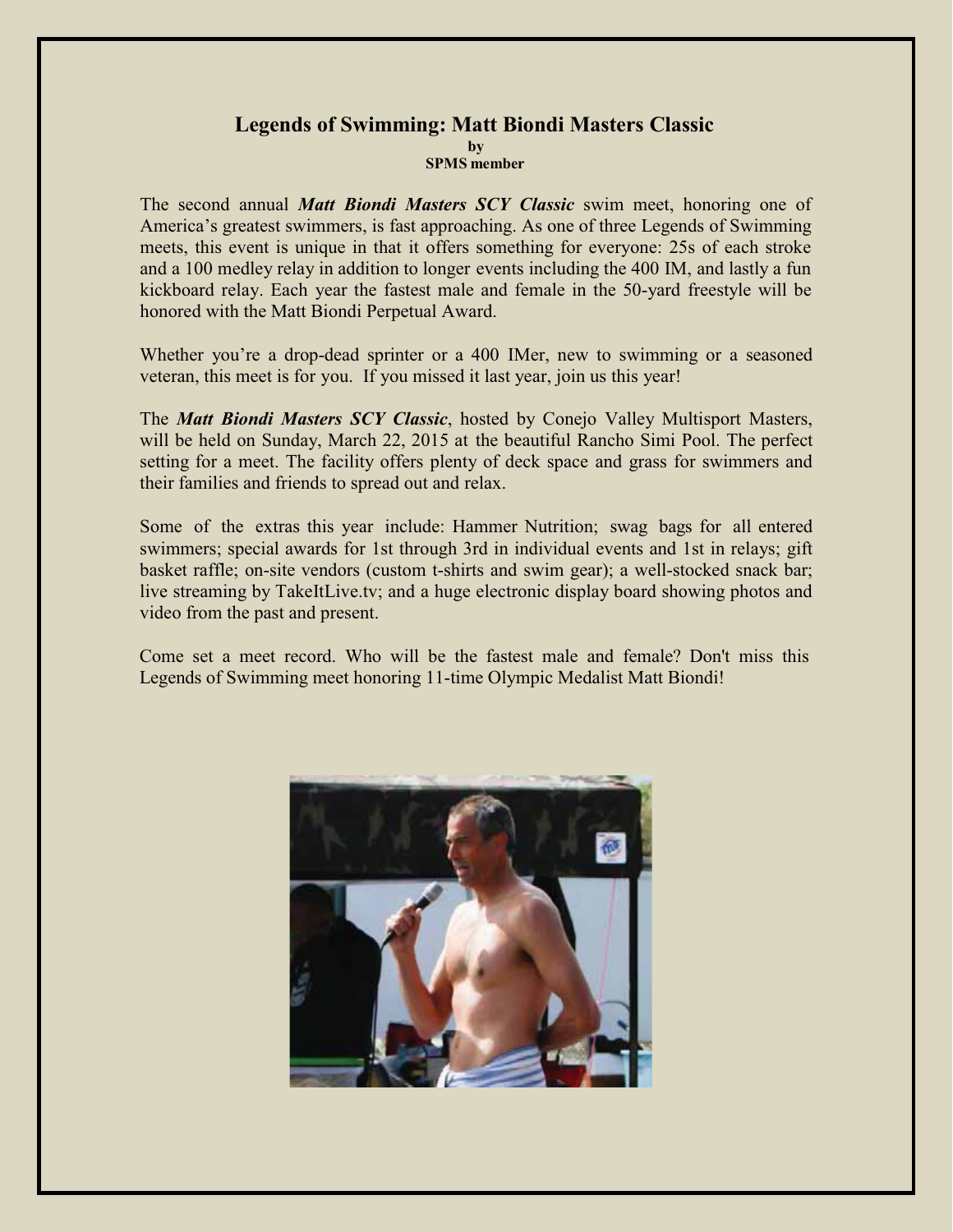

**Sanctioned by Southern Pacific Masters Swimming for USMS, Inc.**

**Sanction #: 335-S011**

**Location:** San Luis Obispo Swim Center (Sinsheimer Pool), 900 Southwood Drive, San Luis Obispo, CA 93401. Outdoor 50 meter x 25 yard, six or seven lanes (depending on entries) will be used for the competition and at least one lane will be used for warm-up/warm down. Ample deck space is available for structures and seating. If you use a canopy/tent please bring tie-downs and weights to secure your structures. The length f the competition course without a bulkhead is in compliance and on file with USMS in accordance with articles 105.1.7 and 107.2.1.

**Directions:** From North or South US 101, take Marsh St. off ramp. Turn right on Broad St. (3rd stoplight), turn left on Orcutt Rd.(4th stoplight). Cross railroad tracks, then take 1st left onto Laurel Lane and left onto Southwood Dr (1st stop sign). Swim Center is one block at end of road.

**Seeding:** This is a "combined" USA-S and USMS event. All events will be deck seeded **FASTEST to SLOWEST** by entered time, all combined. Check-in will be required for all events.

**Awards:** There will be no awards. Individual printed results are available upon request.

**Entries:** Fill out a SCS Consolidated entry card (can be found on page 6 of this meet sheet) AND the USMS waiver (found on page 7 of this meet sheet). Include a copy of your 2015 USMS registration. The ENTRY deadline is **Wednesday, March 11th.** There will be NO deck entries. Age on December 31, 2015 determines age group for the meet, you must be at least 18 years old to compete. You must be registered with USMS to compete.

**Entry Limit:** Masters Swimmers are eligible to enter the OPEN events (as long as they have achieved the qualifying time) and all 11 & UP events (no qualifying time needed). Masters Swimmers entered in OPEN events are limited to 3 individual events per day. Masters Swimmers entered in 11 & UP events are limited to 5 individual events per day. Masters Swimmers entered in BOTH Open and 11 & Up events are limited to 3 individual events per day.

**Entry Fees: OPEN HEATS/FINALS EVENTS - \$4.75 for each INDIVIDUAL EVENT plus a \$10.00 surcharge PER SWIMMER** AND **11&UP TIMED FINAL EVENTS - \$3.25 for each INDIVIDUAL EVENT plus a \$10.00 surcharge PER SWIMMER** must accompany each individual entry to the address below (not the swim office). NO REFUNDS. Returned checks will incur a service fee per SCS policy.

**Checks payable to: Southern California Swimming** Mail consolidated entry card, a copy of your 2015 USMS card, USMS waiver and check to:

San Luis Obispo Spring Splash, P. O. Box 142, San Luis Obispo, CA 93406. **Questions:** Meet Director, Philip Yoshida, (805) 543-9515 or office@sloswimclub.org.



**A complete meet event is available below. For complete information go to: http://www.spmasterswim.org/c/8B6A80C/file/ meets/2015/2015\_SLO\_Spring\_Splash\_Meet\_Sheet.**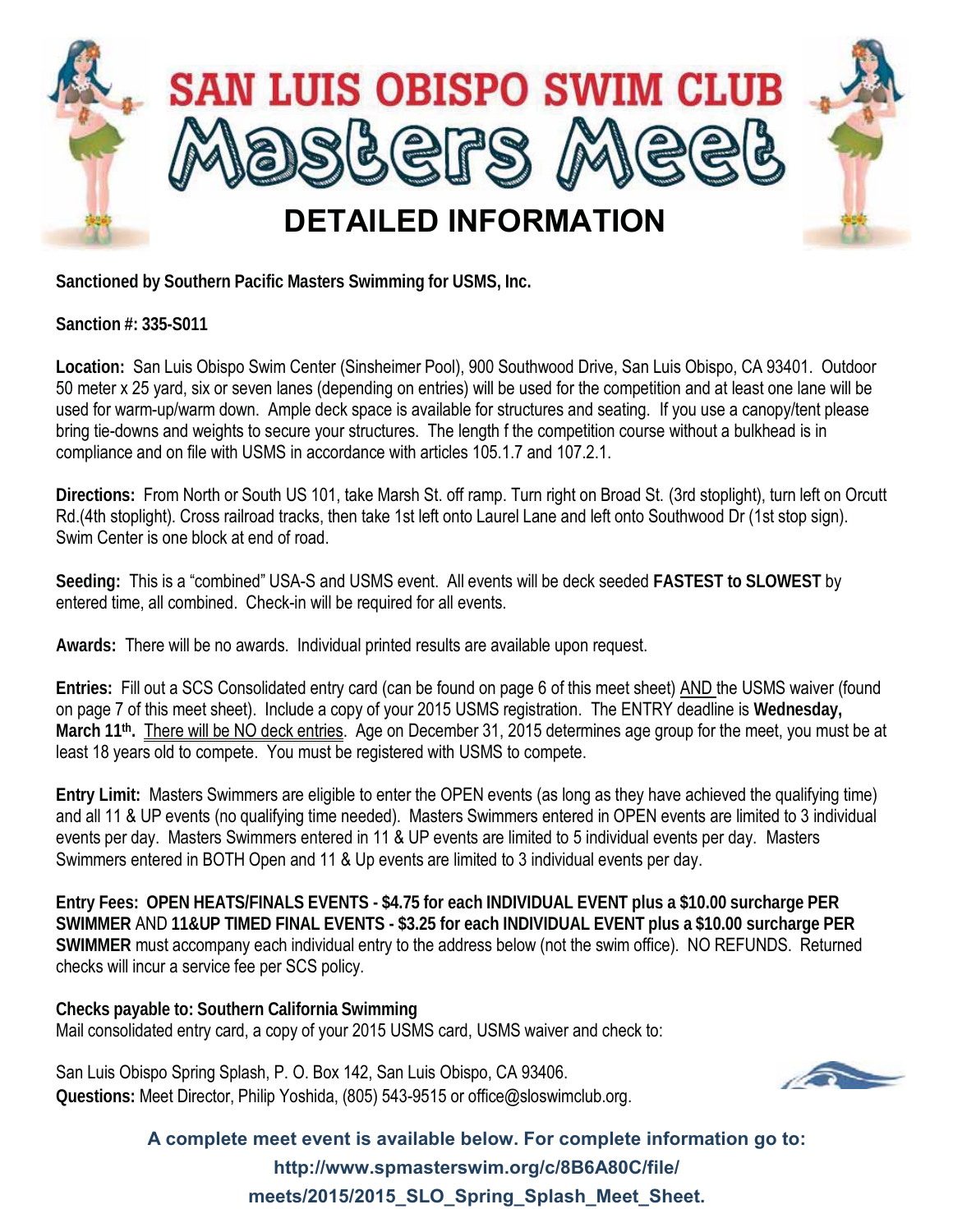# **FRIDAY, March 20: SUNDAY, March 22:** Friday - March 20 2015 SPRING SPLASH EVE

|                                                           |                            | Warm Up: 3:30 PM, Meet Start: 5:00 PM |                                                             |                            |                |
|-----------------------------------------------------------|----------------------------|---------------------------------------|-------------------------------------------------------------|----------------------------|----------------|
| <b>GIRLS</b>                                              | <b>TIME</b>                | <b>AGE</b>                            | <b>EVENT</b>                                                | <b>TIME</b>                | <b>BOYS</b>    |
|                                                           | 5:47.30L<br>6:24.60Y       | <b>OPEN</b>                           | <b>400 FREE</b>                                             | 5:46.60L<br>6:29.80Y       | $\overline{2}$ |
| 3                                                         | 3:07.90L<br>2:46.20Y       | <b>OPEN</b>                           | <b>200 IM</b>                                               | 3:08.20L<br>2:46.50Y       |                |
| 5                                                         | 34.90L<br>30.70Y           | <b>OPEN</b>                           | <b>50 FREE</b>                                              | 34.40L<br>30.80Y           | 6              |
| <b>Short Break Between Prelim Session and BRW Session</b> |                            |                                       |                                                             |                            |                |
| 7                                                         | **3:02.70 L<br>**2:42.00 Y | $9-10$<br><b>11&amp;UP</b>            | <b>400 FREE - BRW</b><br>**9-10 enter with<br>200 FREE time | **3:02.40 L<br>**2:41.80 Y | 8              |

**\*\*The 9-10 400 Free has a 7-10 200 FR Blue Std. Enter with a 200 FR time.** \*Finals for 400 FR, 200 IM, and 50 FR (Quarterfinal) will be held after event 7/8

# Saturday - March 21

| Prelims Session - Warm Up: 7:00 AM, Meet Start: 8:30 AM |  |  |
|---------------------------------------------------------|--|--|
|                                                         |  |  |

| <b>GIRLS</b> | <b>TIME</b> | <b>AGE</b>  | <b>EVENT</b>    | <b>TIME</b> | <b>BOYS</b> |
|--------------|-------------|-------------|-----------------|-------------|-------------|
| 9            | 6:31.20L    | <b>OPEN</b> | 400 IM          | 6:32.30L    | 10          |
|              | 5:48.20Y    |             |                 | 5:48.90Y    |             |
| 11           | 1:29.40L    | <b>OPEN</b> | <b>100 BACK</b> | 1:30.70L    | 12          |
|              | 1:17.90Y    |             |                 | 1:20.50Y    |             |
| 13           | 2:42.90L    | <b>OPEN</b> | <b>200 FREE</b> | 2:43.60L    | 14          |
|              | 2:24.10Y    |             |                 | 2:24.60Y    |             |
| 15           | 1:40.00L    | <b>OPEN</b> | 100 BREAST      | 1:40.10L    | 16          |
|              | 1:28.90Y    |             |                 | 1:29.00Y    |             |
| 17           | 1:27.30L    | <b>OPEN</b> | <b>100 FLY</b>  | 1:28.10L    | 18          |
|              | 1:16.10Y    |             |                 | 1:18.20Y    |             |

### **BRW Session - Warm Up: 12:00 PM, Meet Start: 1:00 PM**

| <b>GIRLS</b> | <b>TIME</b> | <b>AGE</b>                                 | <b>EVENT</b>     | <b>TIME</b> | <b>BOYS</b> |
|--------------|-------------|--------------------------------------------|------------------|-------------|-------------|
| 19           | <b>BRW</b>  | $5-6, 7-8,$<br>$9-10.$<br><b>11&amp;UP</b> | <b>50 BREAST</b> | <b>BRW</b>  | 20          |
| 21           | <b>BRW</b>  | $5-6, 7-8,$<br>$9-10,$<br><b>11&amp;UP</b> | <b>50 FREE</b>   | <b>BRW</b>  | 22          |
| 23           | <b>BRW</b>  | $9-10,$<br><b>11&amp;UP</b>                | <b>100 FLY</b>   | <b>BRW</b>  | 24          |
| 25           | <b>BRW</b>  | $5-6, 7-8,$<br>$9-10,$<br><b>11&amp;UP</b> | 50 BACK          | <b>BRW</b>  | 26          |
| 27           | <b>BRW</b>  | $9-10,$<br><b>11&amp;UP</b>                | <b>200 FREE</b>  | <b>BRW</b>  | 28          |

**ENTRIES IN THE BRW SESSION WILL BE LIMITED TO 3 HOURS**

## Sunday - Mar

| Prelims Session - Warm Up: 7:00 AM, Me               |             |             |                |  |
|------------------------------------------------------|-------------|-------------|----------------|--|
| <b>GIRLS</b>                                         | <b>TIME</b> | <b>AGE</b>  | <b>EVEN</b>    |  |
| 31                                                   | 3:09.20L    | <b>OPEN</b> | 200 BA         |  |
|                                                      | 2:46.20Y    |             |                |  |
| 33                                                   | 1:15.60L    | <b>OPEN</b> | <b>100 FR</b>  |  |
|                                                      | 1:06.70Y    |             |                |  |
| 35                                                   | 3:31.00L    | <b>OPEN</b> | <b>200 BRE</b> |  |
|                                                      | 3:08.80Y    |             |                |  |
| 37                                                   | 3:05.70L    | <b>OPEN</b> | 200 FI         |  |
|                                                      | 2:43.20Y    |             |                |  |
| 15 Minute Break before timed                         |             |             |                |  |
| <b>Fastest 7 that checked in will swim in finals</b> |             |             |                |  |

| 29 | 11:44.20L<br>12:58.60Y | <b>OPFN</b> | 800 FR |
|----|------------------------|-------------|--------|
|    |                        |             |        |

### **BRW Session - Warm Up: 12:00 PM, Meet**

| <b>GIRLS</b> | <b>TIME</b> | <b>AGE</b>       | <b>EVEN</b>    |
|--------------|-------------|------------------|----------------|
|              |             | $5-6, 7-8,$      |                |
| 39           | <b>BRW</b>  | $9-10.$          | 50 FL          |
|              |             | <b>11&amp;UP</b> |                |
| 41           | <b>BRW</b>  | $9-10.$          | <b>100 BRE</b> |
|              |             | <b>11&amp;UP</b> |                |
|              |             | $5-6, 7-8,$      |                |
| 43           | <b>BRW</b>  | $9-10,$          | <b>100 FR</b>  |
|              |             | <b>11&amp;UP</b> |                |
| 45           | <b>BRW</b>  | $9-10.$          | 200 l          |
|              |             | <b>11&amp;UP</b> |                |
| 47           | <b>BRW</b>  | $9-10.$          | 100 BA         |
|              |             | <b>11&amp;UP</b> |                |
| ----         |             |                  |                |

**ENTRIES IN THE BRW SESSION WILL B** 

## **Special Format for 50 Fre**

- **1) All 50 Free entrants will swim in Ro heats circle seeded.**
- **2) The top 28 finishers will swim in the evening with all 4 heats circle seed**
- **3) The top 14 finishers will swim in the of Saturday's Finals Session with b 400 IM Finals will follow.**
- **4) The top 7 finishers will swim in the Sunday's Finals Session. The top h follow.**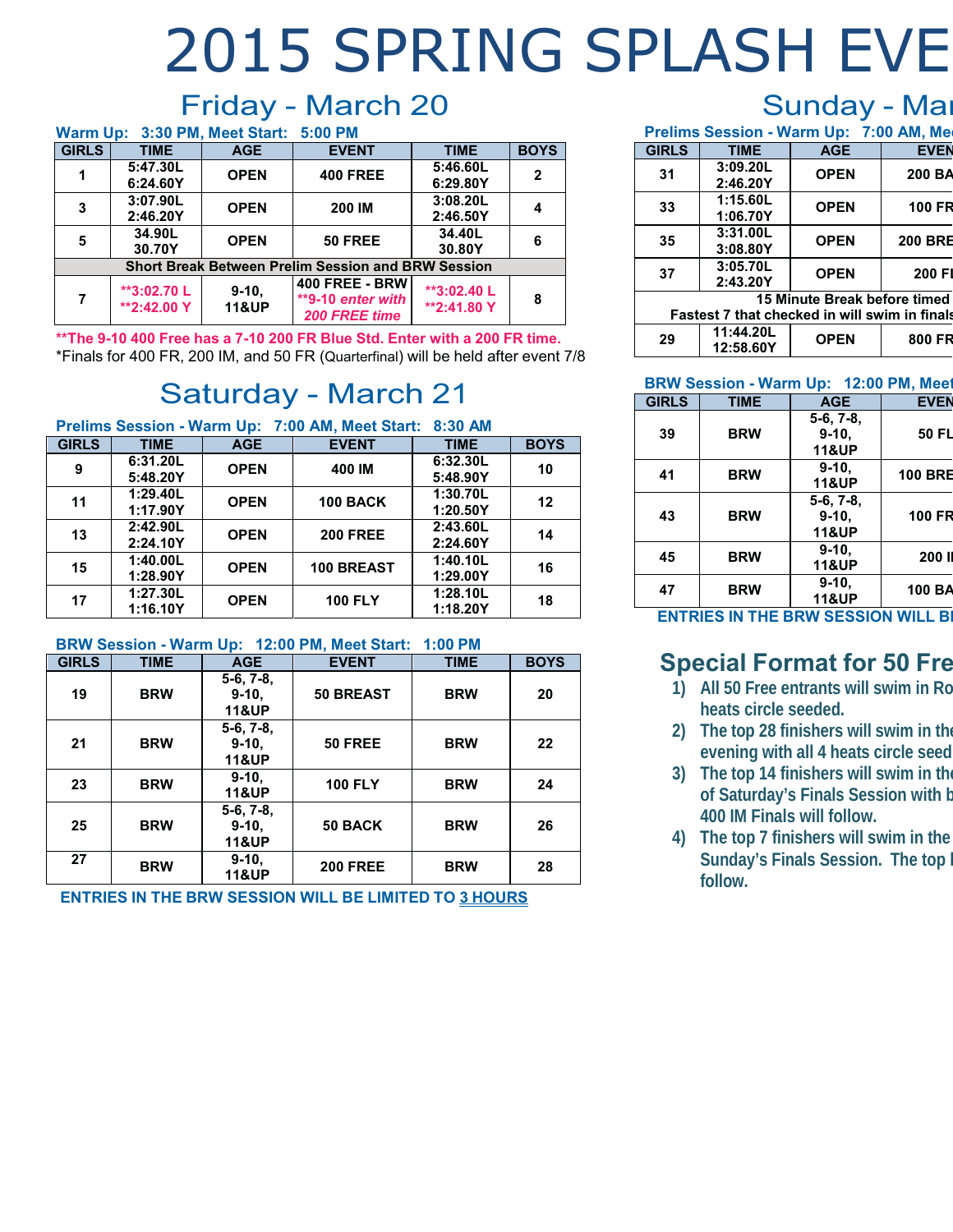### **UCLA Bruin Masters SCY Swim Meet Sunday, March 29, 2015**

### **Sanction by Southern Pacific Masters Swimming for USMS, Inc. Sanction # 335-S010**

**Facility**: UCLA's Spieker Aquatics Center, 114 Easton Drive, Los Angeles, CA 90095. It is an utdoor 52m x 8 lane, all deep water competition pool. Warmup lanes are available behind the bulkhead. The length of the competition course is in compliance and on file with USMS in accordance with articles 105.1.7 and 107.2.1, but as a bulkhead course, is subject to length confirmation. Eligibility of times for USMS Top 10 and Records will be contingent on verification of bulkhead placement.

**Directions & Parking**: Take the 405 to Sunset Blvd – East. Take Sunset Blvd approximately ¾ mile to the intersection of Bellagio Drive (just after the intersection of Veteran Blvd, across from the West Bel-Air Gate). Turn right onto the UCLA campus. Go to the second stop sign and turn left on DeNeve Drive. Go straight until you reach the Sunset Village Lot on the right. Use the pay station to purchase a daily pass for \$8.00. No parking allowed beside the pool – it is for UCLA permits only. NOTE: Parking enforcement does ticket on weekends.

**Rules:** United States Masters Swimming rules will govern. Current SPMS meet procedures will be enforced and take precedence over any errors or omissions on this form. The meet referee will be in charge of the meet. Any questions regarding the conduct of the meet should be directed to that person. All events are timed final. Age on March 29, 2015 determines age group for the meet. You must be at least 18 to compete.

**Entries:** The pre-entry postmark deadline is March 21, 2015. Online entries will close @ 11:59 p.m. on Wednesday, March 25, 2015. On deck registration is permitted. Deck entries for the 1650 yd. Freestyle will close at 8:30 a.m. with a limit of 32 swimmers for the event. All others event entries will close at 10:00 a.m. Swimmers are limited to four individual events plus relays.

**Entry Fees:** \$30.00 per swimmer flat fee. Deck entries are allowed for \$40.00 flat fee. For swimmers in relays only, the fee is \$10.00.

**Checks payable to**: UC Regents. Mail consolidated entry card, a copy of your USMS 2015 card, and check to: Sunset Canyon Recreation Center, c/o Dana Dickerson, 111 Easton Drive, Los Angeles, CA 90095.

**Seeding:** All events will be deck seeded slowest to fastest by entered time, ages and sexes combined. Swimmers in the 1650 yd. Freestyle must check in to be seeded.

**Relays:** For each relay swimmer who is not entered in individual events, a fee of \$10.00 and a signed liability release must be submitted with the relay entry.

**Awards:** Individual: UCLA ribbons for places 1 to 3. Relay: UCLA ribbon for first place.

**Questions:** Admin official, Alina de Armas, alina@dearmas.co, (805) 444-0317.

### **Sunday, March 29, 2015 1650 warm-up at 8:00 a.m. 1650 starts at 9:00 a.m**.

Event #2 will not begin before 10:30 a.m.

- 1. 1650 yd. Freestyle (**32 max entries)**
- 2. 200 yd. Butterfly
- 3. 200 yd. Individual Medley
- 4. 50 yd. Backstroke
- 5. 200 yd. Freestyle Relay (**men, women, mixed)**
- 6. 100 yd. Breaststroke
- 7. 200 yd. Freestyle
- 8. 50 yd. Butterfly
- 9. 100 yd. Individual Medley
- 10. 200 yd. Backstroke
- 11. 50 yd. Breaststroke
- 12. 50 yd. Freestyle
- 13. 100 yd. Butterfly
- 14. 200 yd. Medley Relay (**men, women, mixed**)
- 15. 400 yd. Individual Medley
- 16. 100 yd. Backstroke 17. 200 yd. Breaststroke
- 18. 100 yd. Freestyle





Santa Barbara Masters invites you to join us for a beautiful weekend on the South Coast Riviera. We are hosting the 2015 Short Course Yards Regional Championships at the spacious Elings Aquatics Center at Dos Pueblos High School, just north of Santa Barbara on April  $11<sup>th</sup>$  and  $12<sup>th</sup>$ . Only minutes from the beach in an idyllic vacation community, Santa Barbara is a perfect weekend location for a meet in the spring. Just a short drive to the UCSB campus and only a little farther to the Santa Ynez wine country, Santa Barbara has long been the playground of the rich and famous. Come join us for a weekend of fun in the sun, fast swims, and beautiful views. We hope to see you all there!



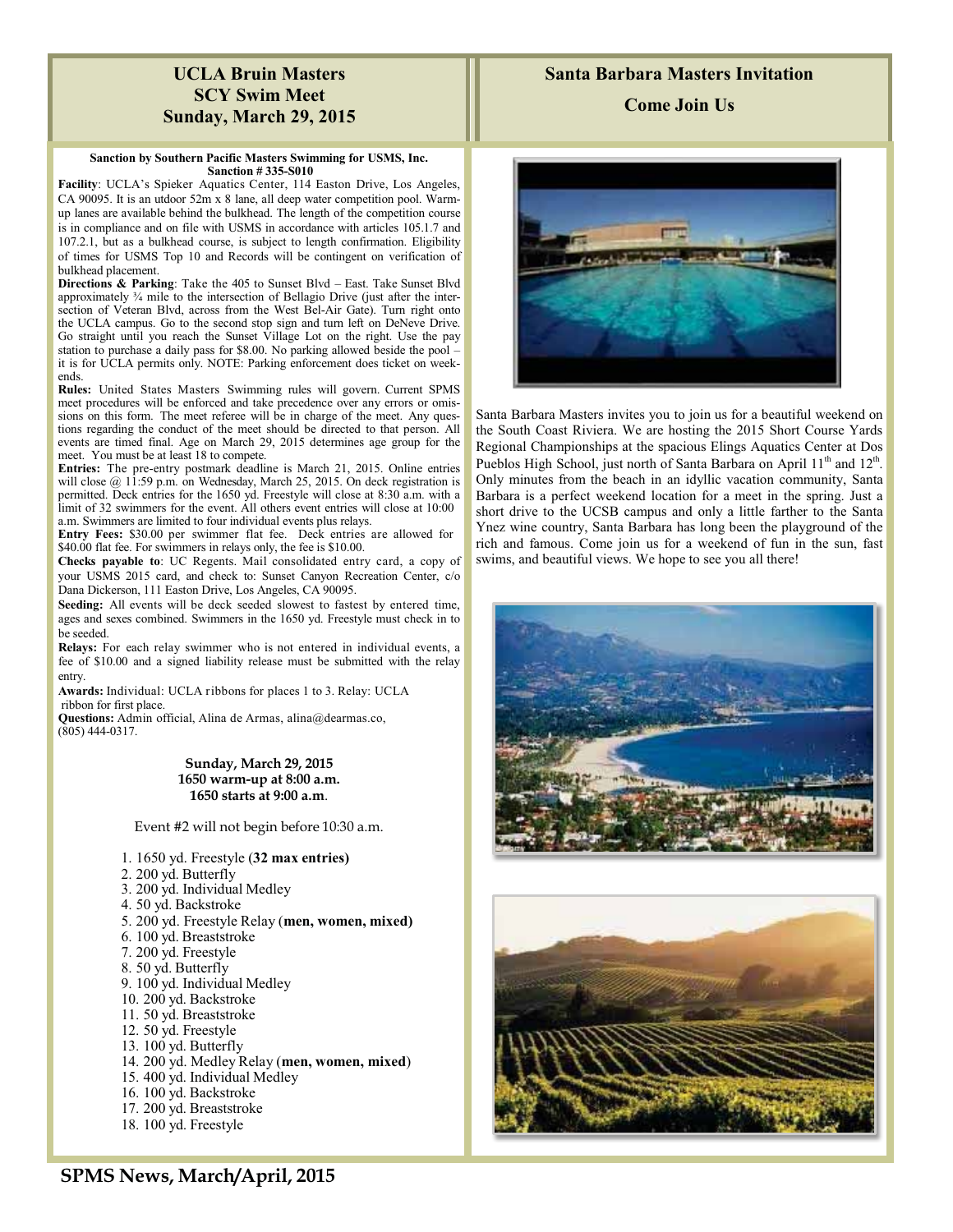



### **Santa Barbara Masters 2015 Southwest Zone Spring Championship Meet Saturday, April 11 - Sunday, April 12, 2015**

**Sanction by Southern Pacific Masters Swimming for USMS, Inc. Sanction Number: 335-S007**

**Facility**: Elings Aquatic Center, Dos Pueblos High School, 7266 Alameda Ave, Goleta, CA 93117. The length of the competition course without a bulkhead is in compliance and on file with USMS in accordance with articles 105.1.7 and 107.2.1.

**Directions**: Take the 101 Freeway to the Glen Annie/ Storke Rd exit. Turn toward the mountains. Turn left on Cathedral Oaks Rd. The school is on the corner of Cathedral Oaks Rd and Alameda Ave. Parking is available in the corner lot above the gym. The pool is behind the gym.

**Rules:** USMS rules will govern. Current SPMS meet procedures will be enforced and take precedence over any errors or omissions on this entry form. Age on April 12, 2015 determines age group for the meet. You must be at least 18 to compete.

**Warm-up:** USMS warm-up policies will be enforced by USA Swimming Officials. There will be **NO DIVING** into the pools during the times except into the designated sprint lane(s). Warm-up in the competition pool will be available for one hour prior to the start of each session.

**Entries:** Flat fee of \$45.00 if postmarked on or before Monday, March 30, 2015. Add a \$10.00 late fee for all entries postmarked (or entered on-line) after Monday, March 30 and received by 6:00 p.m. on Monday, April 6th. Entries received after March 30th may not appear in the meet program. Age on April 12th determines age group for the meet. Swimmers are limited to entering a total of 7 individual events for the entire meet and no more than 5 individual events per day. There will be no refund of entry fees after April 7, 2015. Enter online https://www.clubassistant.com/club/meet\_information.cfm?c=1757&smid=6260 or make a check payable to Santa Barbara Swim Club. Then mail your check with a consolidated entry card, a copy of your 2015 USMS

registration to: Connie Gonzales, 2908 Gilbert Ave, Corona, CA 92881.

**Relays**: All relays will be deck entered. Relay only swimmers may enter for a \$10.00 fee and must sign a consolidated entry card. Relay entries are \$12.00 per relay, and there is no limit on the number of relays a swimmer may swim, but swimmers may swim only one relay (men, women, or mixed) per event.

**Seeding:** All events will be seeded and swum slowest to fastest, except the 1000, and 1650 yd. Freestyle which will be swum fastest to slowest. Men and women will be seeded together for the 500, 1000, and 1650 yd. Freestyle and also the 400 yd. Individual Medley, based on entry time. Men and women will swim separately for all other individual events with men swimming first. Scoring will be by gender and age group. The 1650 yd. Freestyle may be limited to the first 32 entries at the discretion of the meet director. Swimmers may enter both the 1000 and 1650 yd. Freestyle.

**Check-in:** Positive check-in is required for all events. Check-in closes at 8:00 a.m. on Saturday for the 1650 yd. Freestyle, 8:00 a.m. on Sunday for the 400 yd. I.M. Check-in for all other events will close one hour prior to the anticipated start of the event.

**Awards:** Individual: Custom Medals for places 1 to 3, and Custom Ribbons for places 4 to 6 for each age group and gender. Relays: Custom Medals for 1st place, Custom Ribbons for 2nd and 3rd places. High point male and female swimmer in each age group, based on points from individual events will receive a SPMS towel. Team Plaques for the top eight teams, based on combined scoring for men and women, individual events plus relays.

**Questions** Meet Director, John Abrami, 805-966-9757, coachab@sbswim.net.

**Snack Bar:** A complete hot and cold snack bar will be available.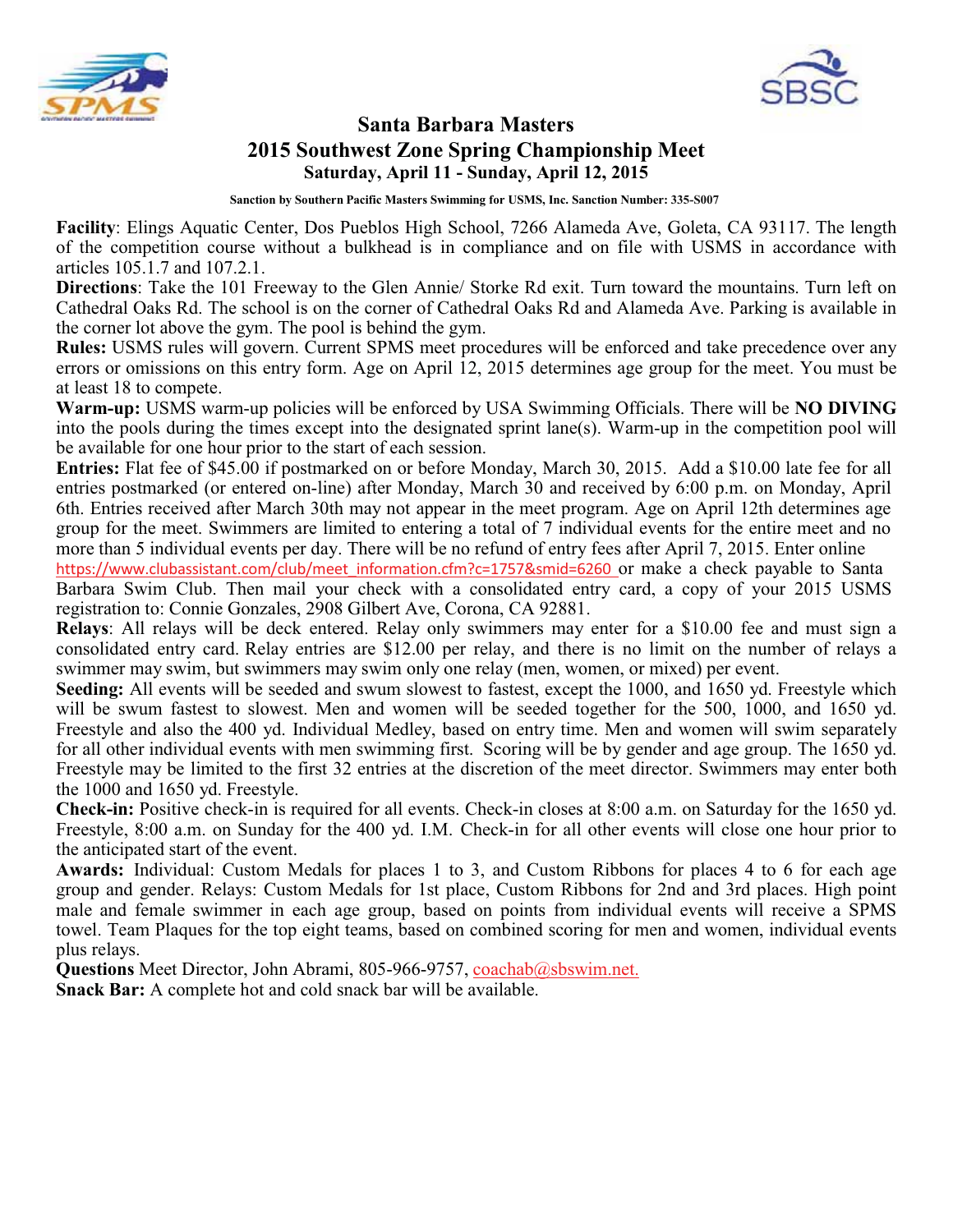



### **Santa Barbara Masters 2015 Southwest Zone Spring Championship Meet Saturday, April 11 - Sunday, April 12, 2015**

**Session 1 Saturday, April 11, 2015 Warm-up at 7:15 a.m. Meet starts at 8:30 a.m. Check-in for the 1650 yd. Freestyle closes at 8:00 a.m.**

1 1650 yd. Freestyle

**Session 2 Saturday, April 11, 2015 Warm-up at 1:00 p.m. Meet starts at 2:00 p.m.**

| 200 yd. Freestyle                           |
|---------------------------------------------|
| 50 yd. Backstroke                           |
| 200 yd. Medley Relay (Women, Men, Mixed)    |
| 100 yd. Breaststroke                        |
| 100 yd. Butterfly                           |
| 11/12 100 yd. Individual Medley             |
| 400 yd. Freestyle Relay (Women, Men, Mixed) |
| 14/15 200 yd. Backstroke                    |
| $16/17$ 50 yd. Butterfly                    |
| 500 yd. Freestyle                           |
|                                             |

**Session 3 Sunday, April 12, 2015 Warm-up at 7:15 a.m. Meet starts at 8:30 a.m. Check-in for the 400 yd. Individual Medley closes at 8:00 a.m.**

19 400 yd. Individual Medley<br>20 400 yd. Medley Relay (Wo 20 400 yd. Medley Relay **(Women, Men, Mixed)** 21/22 100 yd. Freestyle<br>23/24 50 yd. Breaststrok 23/24 50 yd. Breaststroke<br>25 800 yd. Freestyle Re 25 800 yd. Freestyle Relay **(Women, Men, Mixed)** 26/27 200 yd. Butterfly<br>28/29 100 yd. Backstrol 100 yd. Backstroke 30 200 yd. Freestyle Relay **(Women, Men, Mixed)** 31/32 200 yd. Individual Medley<br>33/34 50 yd. Freestyle 50 yd. Freestyle 35/36 200 yd. Breaststroke<br>37 1000 yd. Freestyle

1000 yd. Freestyle

**Relays: A swimmer may swim only one relay in each of events 6, 13, 20, 25, and 30.**

Santa Barbara is a vacation community, and most hotels are priced accordingly. The best deals are often found on Expedia or other travel websites. The following hotels are located within 5 miles of the pool.

### **Best Western Plus South Coast Inn**

5620 Calle Real, Goleta 93117 (805) 967-3200

### **Ramada Santa Barbara**

4770 Calle Real, Santa Barbara, CA 93110 (805) 964-3511

### **Courtyard Santa Barbara**

401 Storke Rd Goleta, CA 93117 (805) 968-0500

### **Hampton Inn Santa Barbara/Goleta**

(805) 681-9800 5665 Hollister Ave, Goleta, CA 93117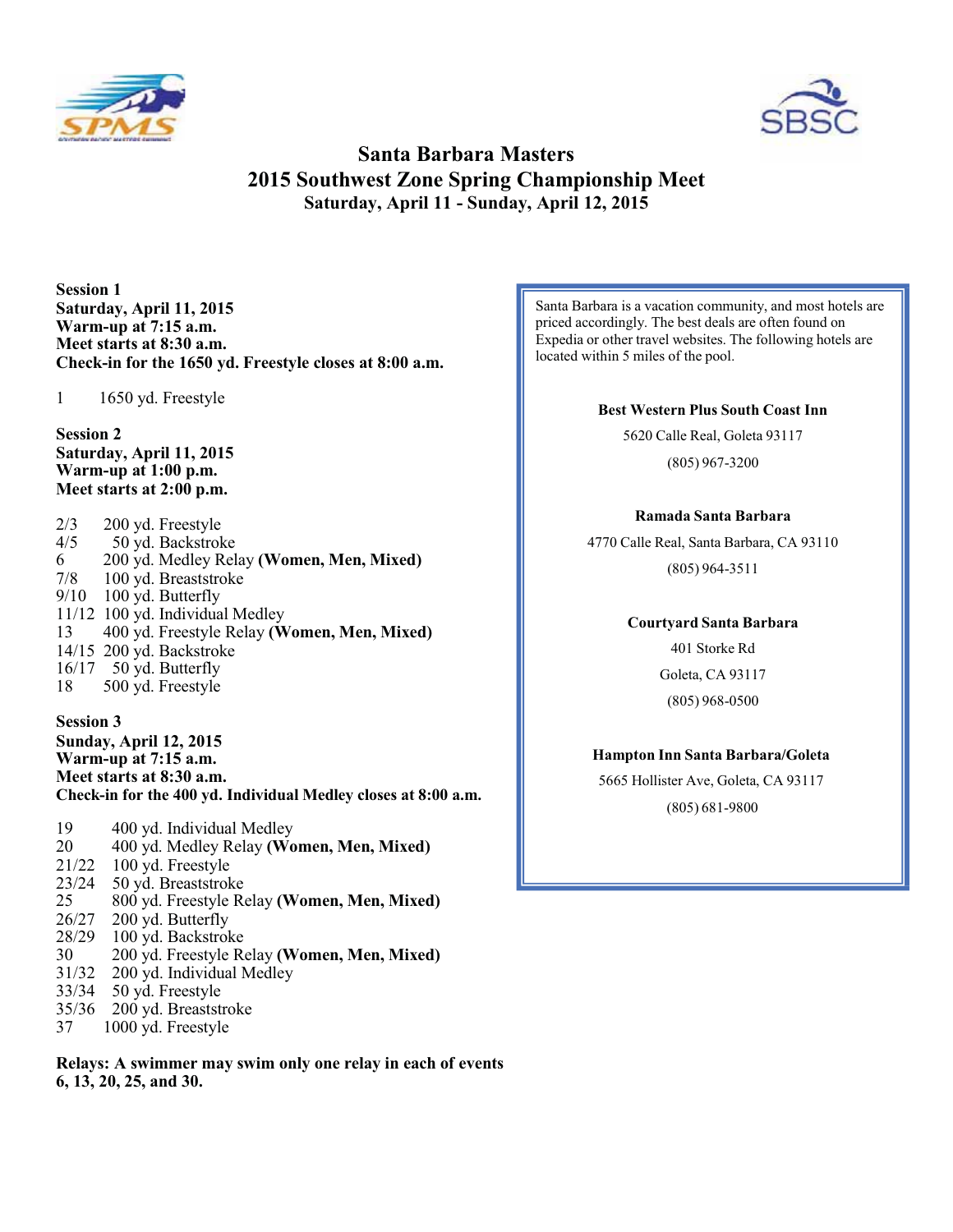### **Las Vegas SCY Meet and Coach Vic's 80th Birthday Celebration** by Karin Wegner

On January 17, 2015, Las Vegas Masters Swim Team hosted a swim meet like no other! Thanks to our dear Coach Vic's 80th birthday, we had reason to turn a Masters swim meet into a Vegas party!

A year ago, we started with the plan of:  $Elvis + Showgirl + DJ = FUN Meet in Vegas.$ 

…and as the meet date got closer, the Vegas theme

turned our event into the greatest swim meet ever and a spectacular birthday celebration for our Coach Vic. We had not just Elvis, but Elvis on stilts! Our meet director was decked out as a sparkling Vegas showgirl. We had Alan & Baby Carlos from the Hangover movie, Wonder Woman x 2, a pirate, a bumblebee, a mermaid, and drag queens. Even our officials and timers dressed up and joined the fun!



Special guests included two of Coach Vic's swimmers, Martina Hannon, now living in North Carolina and Tryggvi Helgason, now living in Santa Clarita, plus The Olympic Club from San Francisco with their speedy squad

of 31 swimmers. Other visitors outside of Vegas included talented swim friends from Reno NV, Utah,

Arizona, Minnesota, New Mexico, and California clubs like MVN, CTSM, ROSE, SCAQ, OAS, SCMC, and TAM. Smiles were abound as all of our local and visiting athletes enjoyed the fun party atmosphere, fast pool, and beautiful sunshine.

### **Just a few of our highlight swims include:**

### **Women**

Florence Aitken LVM 45-49 1<sup>st</sup> place 500 Free 5:47.85 Katy Phifer LVM 40-44  $1<sup>st</sup>$  place 100 Back 1:04.43 Katie Kastes TOC 25-29 1st place 200 Free 1:55.09 Laura Val TAM  $60-64$  1st place 50 Back 30.16 **Men** Glenn Counts LVM 35-39 1<sup>st</sup> place 100 IM 53.02

Tryggvi Helgason SCMC 50-54  $1<sup>st</sup>$  place 50 Fly 26.30 Kevin Ferguson TOC 18-24 1<sup>st</sup> place 50 Free 21.16 Michael Brunella LVM 45-49 1<sup>st</sup> place 100 Free 56.20

Happy Birthday Coach Vic!

### **Save The Date!**

Join us for another festive winter meet in Las Vegas next year on Saturday, January 16, 2016.

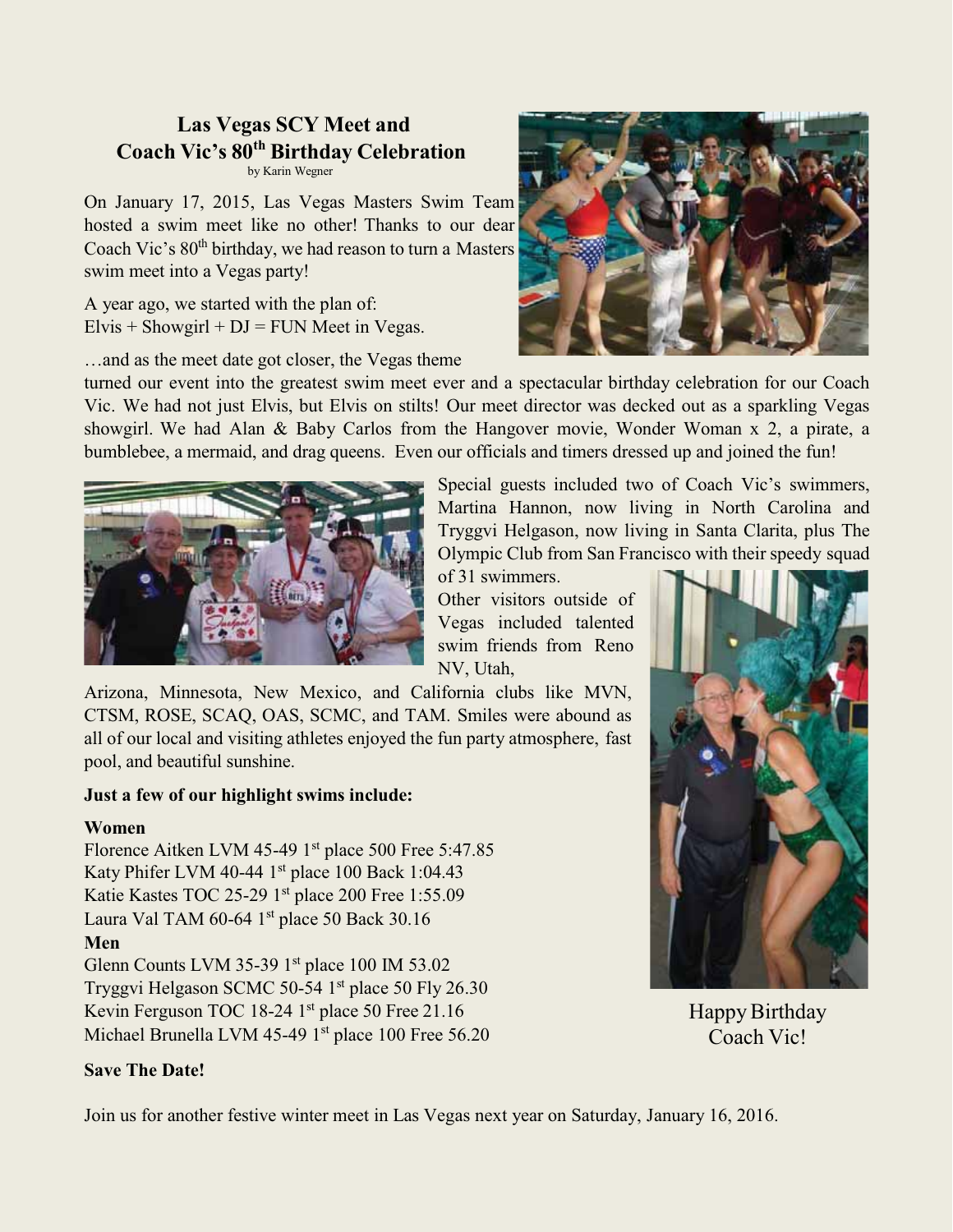### **2015 SCY Meets in a Snap Shot**

by SPMS Members



It was another big hat day at the Palm Springs Piranha SCY Swim Meet on January 24, 2015 where 90 swimmers competed. The majority of the swimmers were from Mission Viejo, Rose Bowl, and San Diego Mas-

ters, but other competitors came from Long Beach Grunions and out of state competitors from Nevada, Arizona, Washington, and even Montana. The meet was held on

a Saturday so that participants could celebrate on Sunday and enjoy a good weekend getaway. The weather was outstanding and really cooperated for the visitors. This was only the second year for this swim meet and the host team is just enjoying its second year of existence. It started with only 8 members and now has a membership of 60. They



must be doing something right. It was a fun meet; a good time with good times was had by all. Go Piranhas!



The Rose Bowl Aquatic Center was alive and buzzing with multiple simultaneously occurring aquatic activities on Saturday, February 7. It was an experience to behold. About 170 Master Swimmers representing 29 Swim Clubs competed and enjoyed the warm Southern California weather. The events went smoothly and the Jacuzzi was a most popular refuge for warmth and gossip. The extra warm water in the dive pool was a popular pool to warm up and cool down and observe the divers. There were many happy faces of all ages all around the pools. Some fast times occurred in several heats and lots of laughs were shared during the tee shirt relay. Rose Bowl Rules!



**SPMS News, March/April 2015**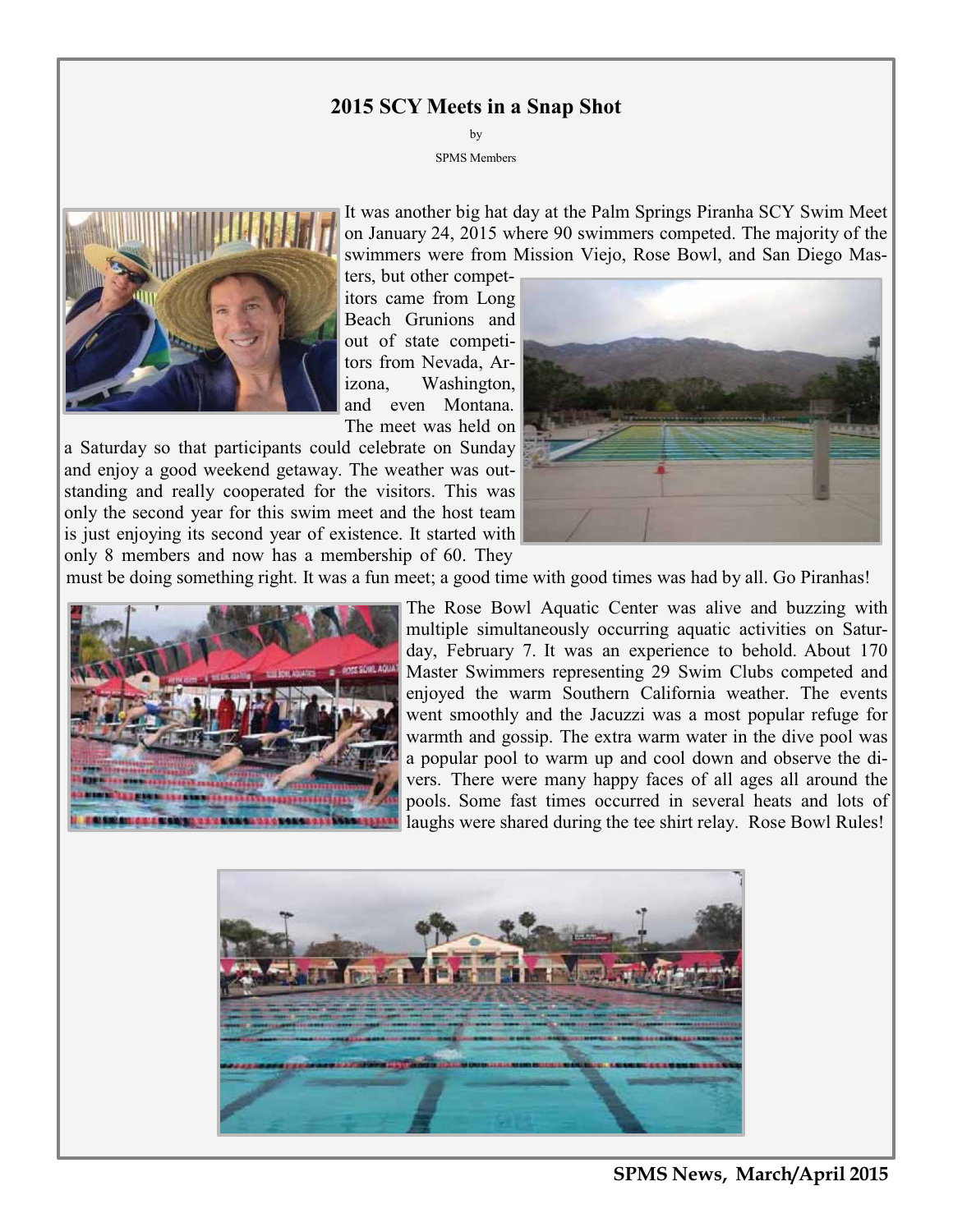### **YOUR GRANDMOTHER WAS RIGHT!**

Sit up and stop slouching! A swimmer seems to develop a posture that is both unhealthy and overall unnatural. We understand that in order to perform amazing feats of speed in the water sometime you must compromise your posture, but when you get out of the water, what are you doing to maintain both good posture and your overall health?

Your head is on average 8 lbs. - well my wife would say that mine is quite a bit larger. Regardless of what is said about yours, your head sits on a bone that is usually no more than 2 ounces. "It's like a



toothpick."

Really the ability for your nervous system to function properly is determined on the pressures put on the spine.

*DID YOU KNOW THAT THE WEIGHT OF AN AMERICAN DIME CAN DECREASE NERVE FUNCTION BY UP TO 60%?*

Putting that in perspective, we could say that by removing 40% of the nerves to you eye you may not see as well.

Your posture has and also is a direct result of nervous system compromise. The American Journal of Pain Management claims that posture affects and moderates every physiological function from breathing to hormonal production. The parts responsible for balance and posture are immediately affected when there is pressure being put on the nervous system by bad posture. The interesting thing is that if you remove pressure normal function, then it is restored to the nerves and the muscles and tissues again restoring posture.

So here is the big punch…for every inch forward you either stick your chin out or lean forward you can add about 20 POUNDS of additional pressure on the spine, brain stem and spinal cord!

Shoulders, hips and spinal bones are all effected by the ability for you to hold and maintain a good and proper posture your whole life regardless of the position that you must take when you are in the water. Many shoulder problems are directly related to the misuse of posture during activity, but can be minimized by your ability to correct postural problems before they wear on you, the individual. If you are having issues always make sure to consults with your professionals. There are even many gyms and spas that are licensed and trained to help with posture via posture classes. It is never too late to start working on posture; it may take time and effort and may not be pleasant but improvements will occur, and you will see not only your swim life improve but also your health life improve. So when you are not trying to complete amazing feats of speed and drills and turns, stand a little taller and walk a little higher (sound like a song?). Here are even some good drills to use in the pool to stabilize good posture:

- 1. Laying on your side kicking (with board if needed), lift one elbow up while tightening the shoulder blade against the back. You can do a small elbow lift, an elbow lift to the ceiling or even follow through the whole recovery and switch sides.
- 2. Elementary back stroke with breast kick with the shoulder blades touching.
- 3. Backwards butterfly, try it, it's fun to do anyway.
- 4. 20-40 BOBS with elbows tucked in, head tall with chin slightly tucked, and shoulder blades touching.

So until next time, swim tall ,and we will see you on deck standing tall!

Dr. Kyle Durieux, B.Sc.,D.C. "ExpectMiracles" Cell: (435) 574-9993 Office: (435) 688-0444 Email: doctor@simplyhealthchiropractic.com Web:simplyhealthchiropractic.com